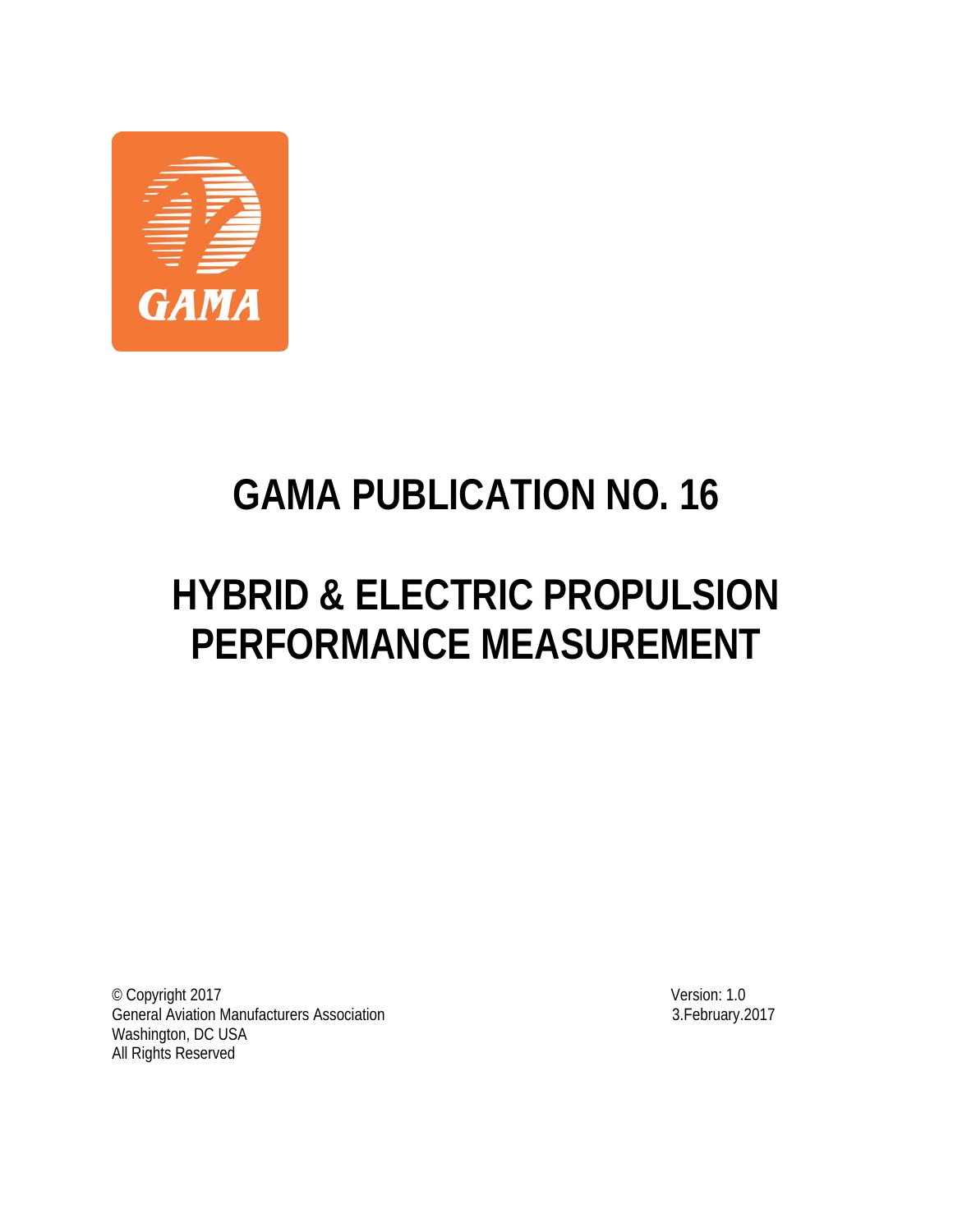## **Preface**

To assure common taxonomy and to assist in the operational expectations of aircraft utilizing hybrid & electric propulsion, the Electric Propulsion Innovation Committee (EPIC) of the General Aviation Manufacturers Association has developed Publication 16, *Hybrid & Electric Propulsion Performance Measurement.*

The General Aviation Manufacturers Association (GAMA) is a global trade association representing over 90 of the world's leading manufacturers of general aviation airplanes and rotorcraft, engines, avionics, components and related services. GAMA's members also operate repair stations, fixed based operations, pilot and maintenance training facilities and they manage fleets of aircraft.

From its start in 1970, GAMA has been devoted to one primary purpose: *to foster and advance the general welfare, safety, interests and activities of general aviation*. This includes promoting a better understanding of general aviation and the important role it plays in economic growth and in serving the transportation needs of communities, companies and individuals worldwide.

Headquartered in Washington DC, USA, with an office in Brussels, Belgium, GAMA represents the interests of its members to government agencies throughout the world. These interests include legislation, safety regulations and standards, market access, development of aviation infrastructure, and aviation security.

Through its public information and education programs, GAMA promotes better understanding of general aviation and the important role it plays in economic growth and in serving the transportation needs of communities, companies and individuals worldwide.

One of GAMA's objectives is to foster the development of industry publications and best practices to enhance aviation safety through standardization. This publication was developed to aid manufacturers and operators in the common determination of hybrid & electric aircraft performance measurements. Through the establishment of this common set of global measures for hybrid & electric propulsion, the aviation community will have a standardized perspective from which to measure aircraft which utilize hybrid & electric propulsion.

Questions on interpretation and proposed changes to this publication (including requests to provide additional clarification or scenarios) should be submitted to General Aviation Manufacturers Association, Suite 801, 1400 K Street, N.W., Washington, D.C. 20005 or emailed to comments@gama.aero.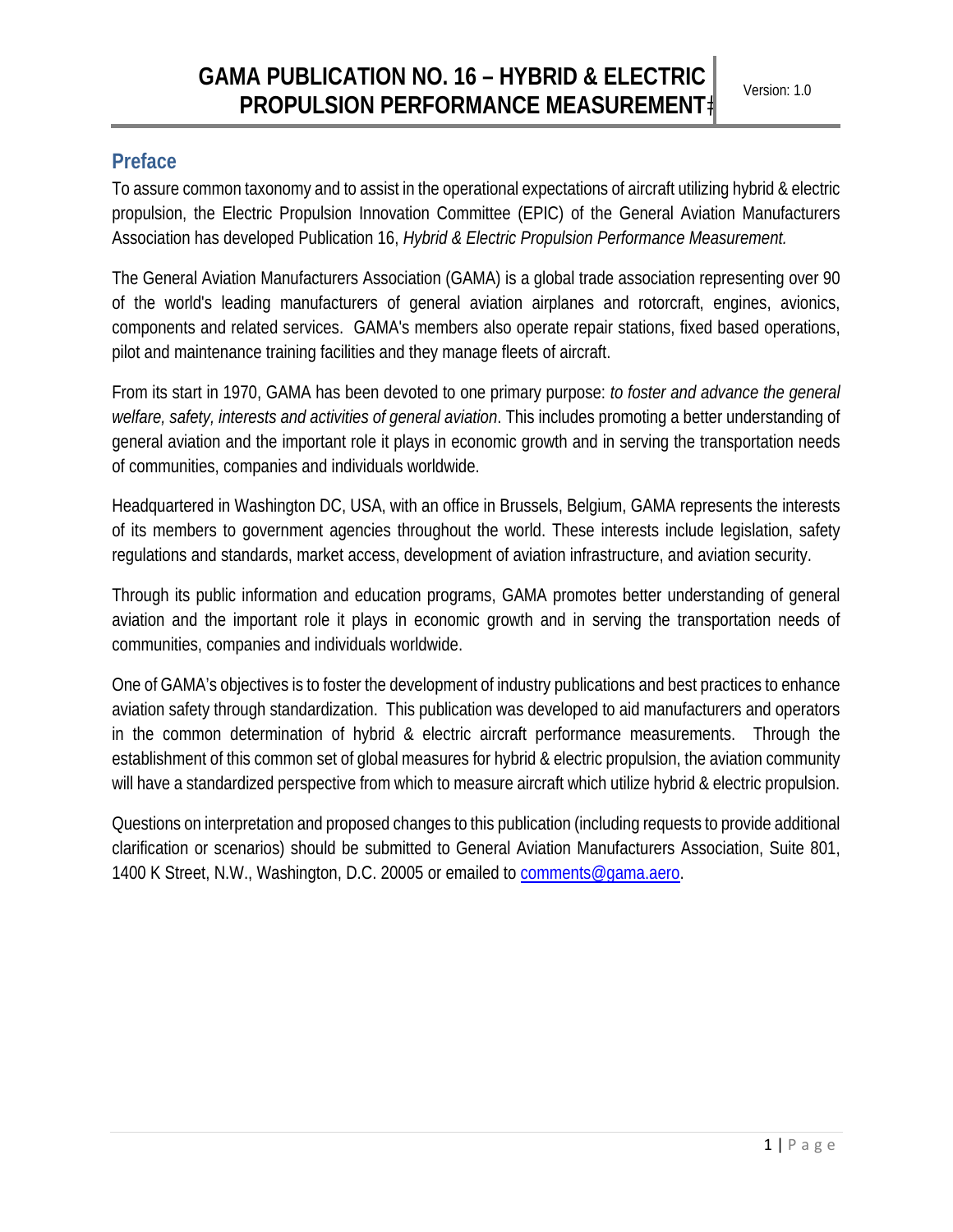# **Table of Contents**

#### Page No.

| 1.0 |  |  |  |
|-----|--|--|--|
|     |  |  |  |
|     |  |  |  |
|     |  |  |  |
| 2.0 |  |  |  |
|     |  |  |  |
|     |  |  |  |
|     |  |  |  |
|     |  |  |  |
|     |  |  |  |
|     |  |  |  |
|     |  |  |  |
|     |  |  |  |
|     |  |  |  |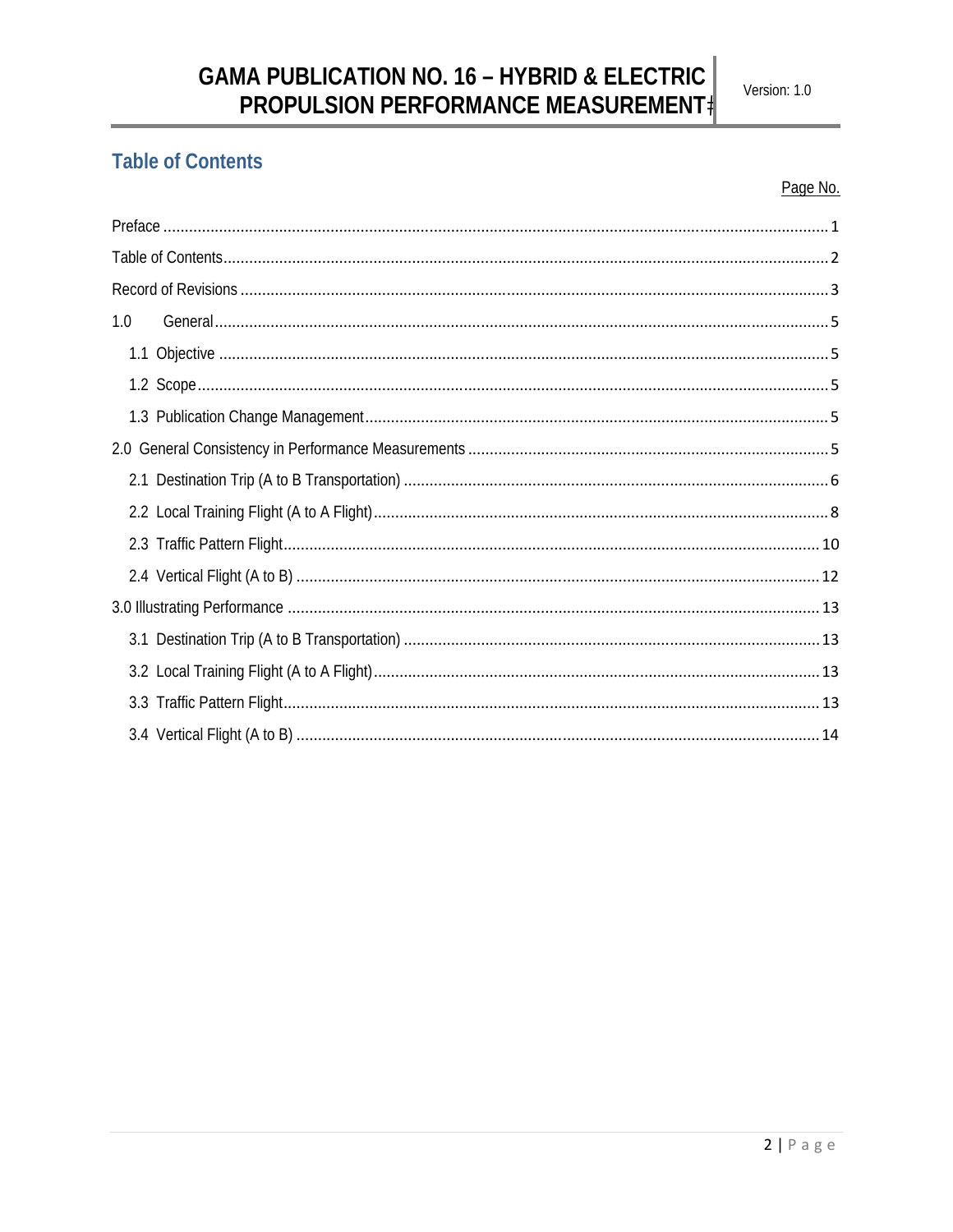# **Record of Revisions**

|             | Revision            |                  |          | Revision |          |
|-------------|---------------------|------------------|----------|----------|----------|
| Rev. No.    | Date<br>03.FEB.2017 | Comments         | Rev. No. | Date     | Comments |
| Version 1.0 |                     | Original Release |          |          |          |
|             |                     |                  |          |          |          |
|             |                     |                  |          |          |          |
|             |                     |                  |          |          |          |
|             |                     |                  |          |          |          |
|             |                     |                  |          |          |          |
|             |                     |                  |          |          |          |
|             |                     |                  |          |          |          |
|             |                     |                  |          |          |          |
|             |                     |                  |          |          |          |
|             |                     |                  |          |          |          |
|             |                     |                  |          |          |          |
|             |                     |                  |          |          |          |
|             |                     |                  |          |          |          |
|             |                     |                  |          |          |          |
|             |                     |                  |          |          |          |
|             |                     |                  |          |          |          |
|             |                     |                  |          |          |          |
|             |                     |                  |          |          |          |
|             |                     |                  |          |          |          |
|             |                     |                  |          |          |          |
|             |                     |                  |          |          |          |
|             |                     |                  |          |          |          |
|             |                     |                  |          |          |          |
|             |                     |                  |          |          |          |
|             |                     |                  |          |          |          |
|             |                     |                  |          |          |          |
|             |                     |                  |          |          |          |
|             |                     |                  |          |          |          |
|             |                     |                  |          |          |          |
|             |                     |                  |          |          |          |
|             |                     |                  |          |          |          |
|             |                     |                  |          |          |          |
|             |                     |                  |          |          |          |
|             |                     |                  |          |          |          |
|             |                     |                  |          |          |          |
|             |                     |                  |          |          |          |
|             |                     |                  |          |          |          |
|             |                     |                  |          |          |          |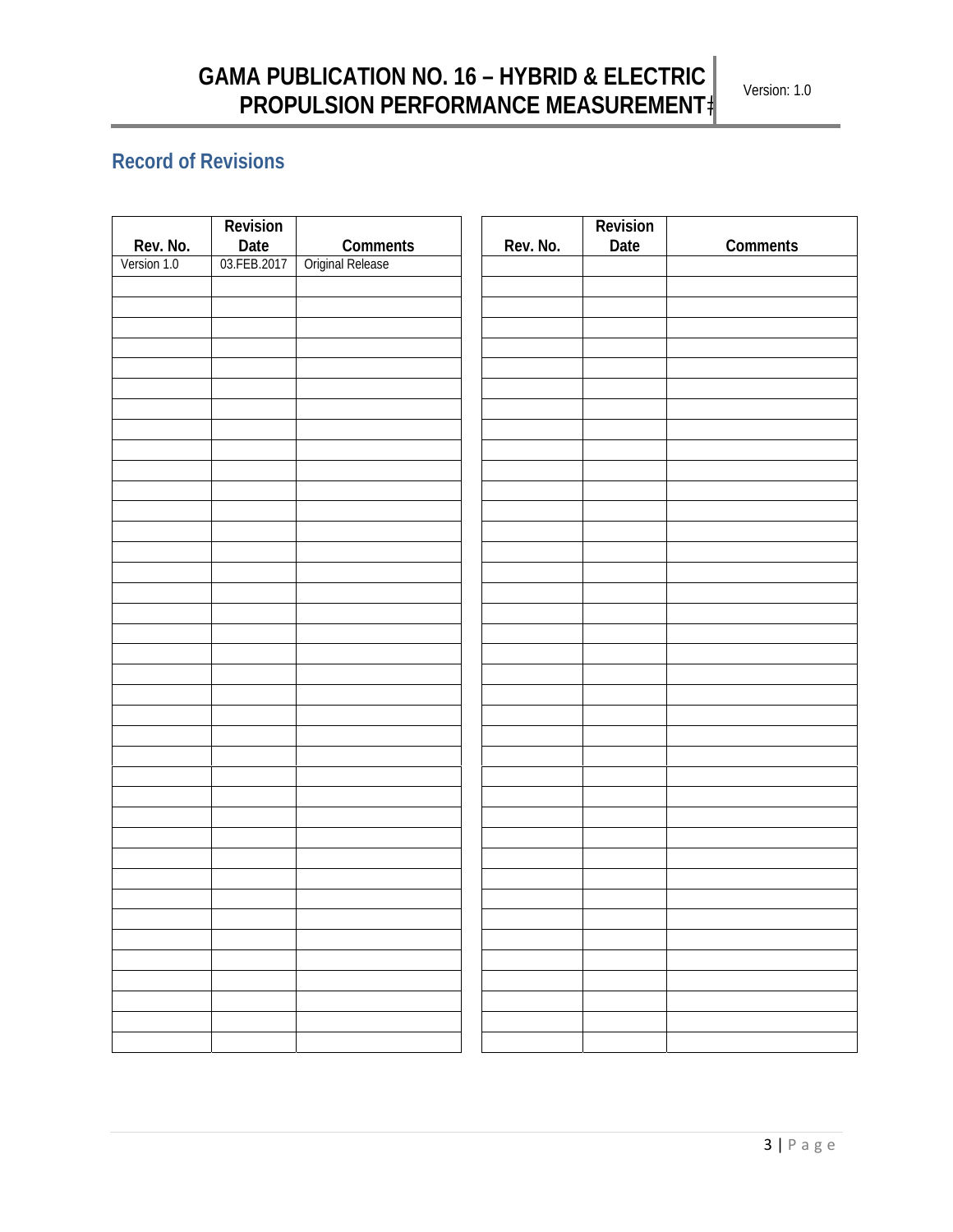| List of Effective Pages |                           |  |  |  |  |
|-------------------------|---------------------------|--|--|--|--|
| Page Number             | Revision - Date           |  |  |  |  |
| 1                       | Version 1.0 - 03.FEB.2017 |  |  |  |  |
| 2                       | Version 1.0 - 03.FEB.2017 |  |  |  |  |
| 3                       | Version 1.0 - 03 FFB 2017 |  |  |  |  |
| 4                       | Version 1.0 - 03 FFB 2017 |  |  |  |  |
| 5                       | Version 1.0 - 03.FEB.2017 |  |  |  |  |
| 6                       | Version 1.0 - 03.FEB.2017 |  |  |  |  |
| 7                       | Version 1.0 - 03 FFB 2017 |  |  |  |  |
| 8                       | Version 1.0 – 03 FFB 2017 |  |  |  |  |
| 9                       | Version 1.0 - 03.FEB.2017 |  |  |  |  |
| 10                      | Version 1.0 - 03.FEB.2017 |  |  |  |  |
| 11                      | Version 1.0 - 03 FFB 2017 |  |  |  |  |
| 12                      | Version 1.0 - 03.FEB.2017 |  |  |  |  |
| 13                      | Version 1.0 - 03.FEB.2017 |  |  |  |  |
| 14                      | Version 1.0 - 03.FEB.2017 |  |  |  |  |

Page Number Revision/Date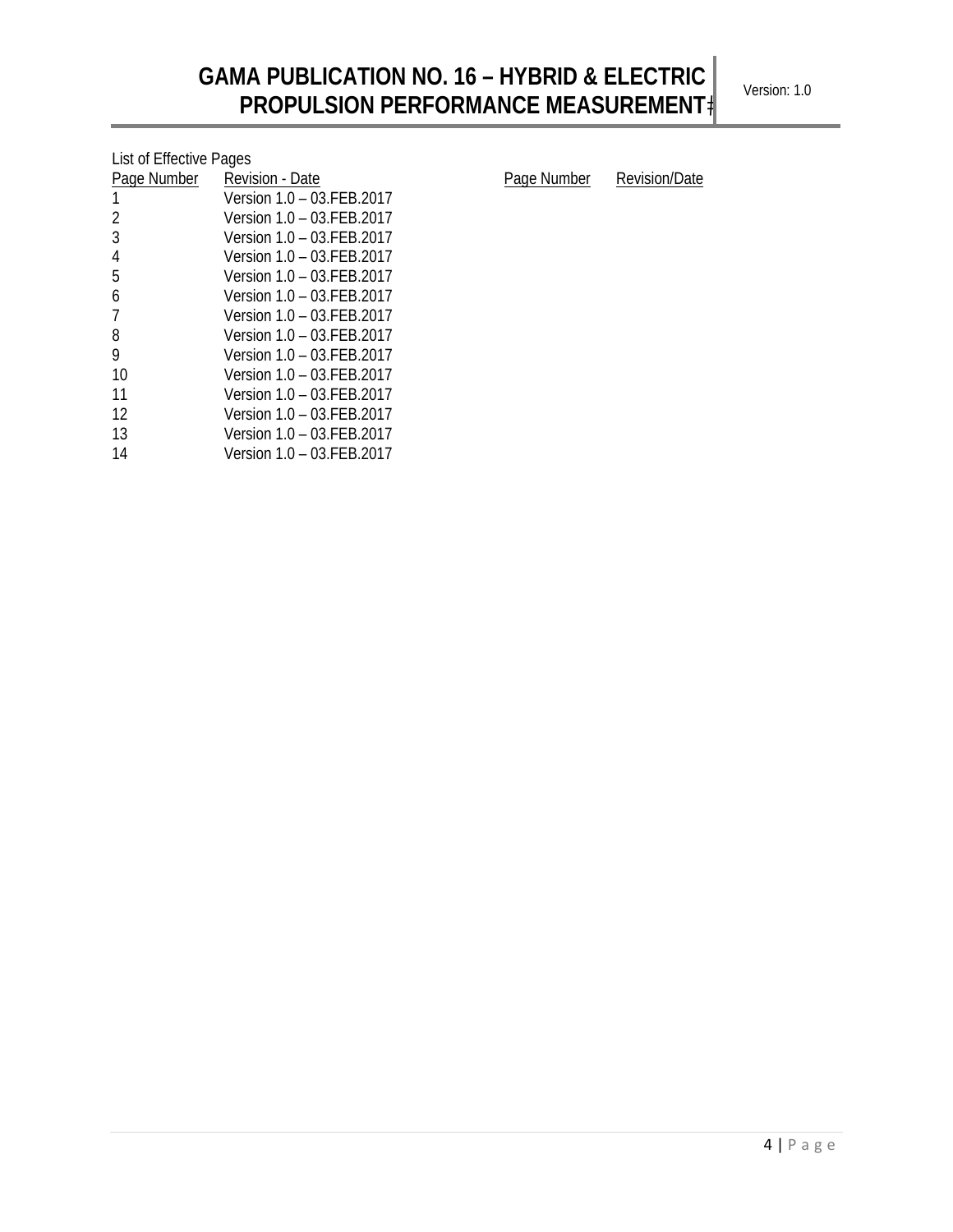## **1.0 General**

The operational characteristics of aircraft which utilize hybrid & electric propulsion (including hybrid systems) are unique as compared to traditional combustion engines. To take full advantage of the benefits of hybrid & electric propulsion these designs employ unique systems and aerodynamic solutions which result in aircraft that fulfill transportation, training, sport and leisure flying missions in a manner that may be historically different.

GAMA Publication 16 has been structured to address typical operational scenarios for hybrid & electric aircraft. The document also provides symbolic messages which can be useful in marketing or for illustration purposes when documenting the capabilities of various hybrid & electric aircraft in operating information.

This document provides performance measurements so manufacturers and consumers can work from a common frame of reference across products utilizing hybrid & electric propulsion but GAMA does not measure the performance of aircraft to verify any claims of meeting the standards provided in this publication. Good standardization of range and performance information will be helpful in assuring the long-term success of hybrid & electric propulsion use in aviation so consumers clearly understand what the products are capable of at a common frame of reference.

#### **1.1 Objective**

This publication is intended to provide standard performance measures for aircraft which utilize hybrid & electric propulsion across various scenarios. The publication provides standardization measures for use by both manufacturers and consumers. While it is possible that revisions to this document will be necessary as more operational experience is gained with hybrid & electric propulsion, it is an objective to minimize changes to existing operational standards once they have come into use.

#### **1.2 Scope**

The scenarios and measurements contained in this document are intended to capture typical hybrid & electric aircraft operations. Because the field of hybrid & electric aircraft propulsion is growing rapidly at the current time, it is conceivable that new scenarios or changes to existing scenarios may occur as experienced is gained in the future.

## **1.3 Publication Change Management**

All changes to this publication will be indicated by a change bar in the left margin of the document and will remain until the next revision. Each page will also display the revision number at the top of the document in the header section. Document revisions will be tracked in the records of revisions section, while a revision status list of each page will be tracked in the list of effective pages section of this document.

## **2.0 General Consistency in Performance Measurements**

GAMA has identified a number of typical mission profiles that are common among hybrid & electric aircraft. To facilitate a common understanding of how to categorize and measure the performance of these aircraft, the following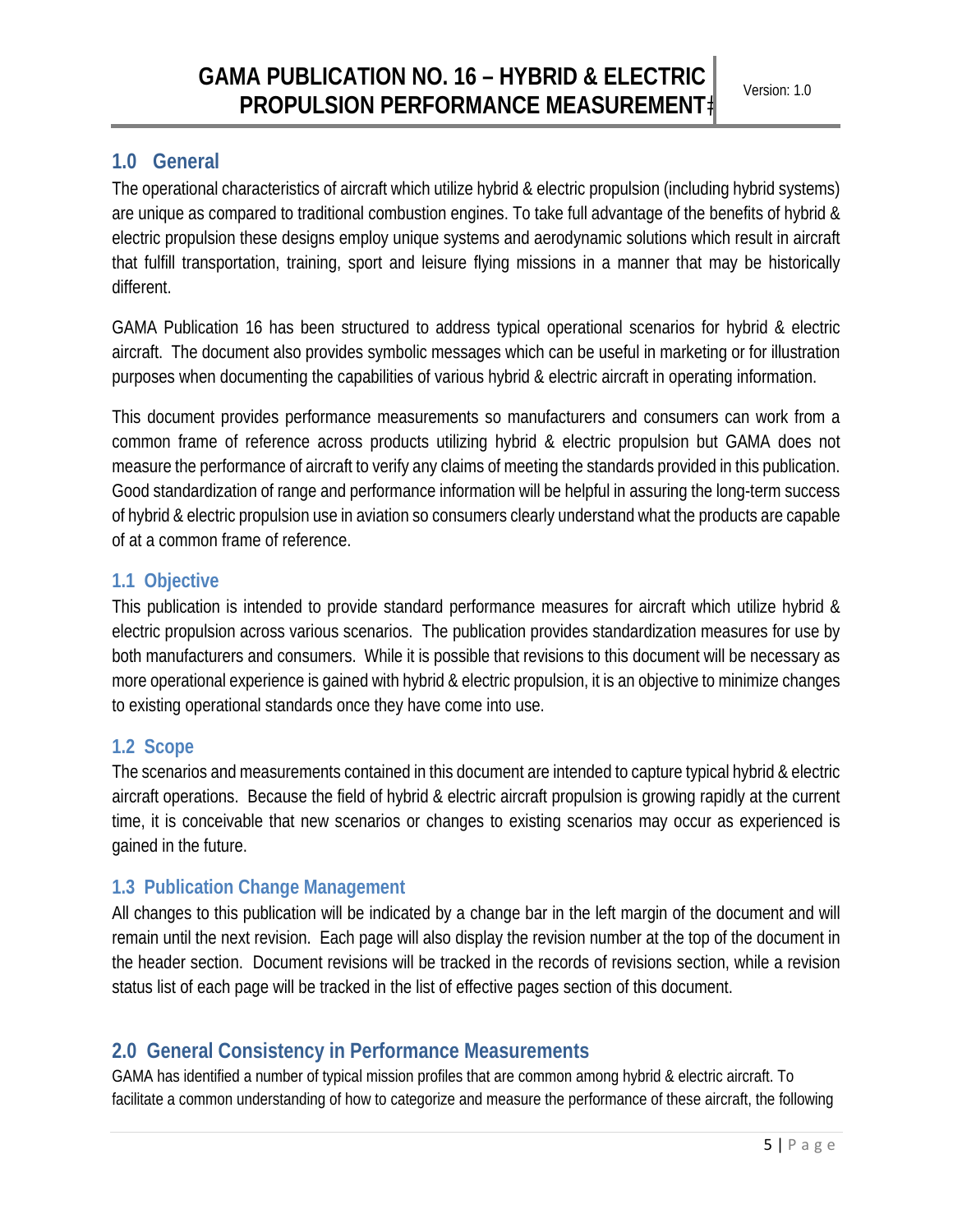scenario based missions can be used. Some aircraft may be designed for independent missions while others may be designed to accomplish a range of missions.

All performance measurements are calculated on a standard day (from sea level, 29.92 in/Hg at 15 °C or 59 °F with standard lapse rate) with no wind. It is acceptable to calculate standard day no wind performance based upon correlated data.

These measurements are performed using worst case batteries (end of life operational in the case of Li Ion) or the performance measurements can be analytically corrected to reflect an end of life operational quantity of energy. Each performance measurement (2.1, 2.2, 2.3 & 2.4) is meant to be indicative of a possible operation on an individual aircraft.

Any or all of the performance measurements may be declared for a single aircraft type. For example, one may indicate information related only to the destination trip (2.1) or one may choose to indicate information related to measures 2.1, 2.2, 2.3 & 2.4 or any combination thereof.

All performance information within each performance measurements need not be declared when illustrating the performance of an individual aircraft type. For example one indicating performance measurements related to the destination trip 2.1 can include any combination of the performance measures (cruise time, cruise speed, trip distance, etc.).

#### **2.1 Destination Trip (A to B Transportation)**

The destination trip simulates a transportation activity between two non-towered regional airports with a 2,000 ft. obstacle in between them. The total energy required for the trip includes normal preflight including checks, taxi, takeoff, climb, cruise, descent, landing, normal shutdown and reserve energy. When following the standard for a destination trip as detailed below, the distance between airports, time between airports, cruise speed & time, and/or refuel (recharge) time are variables that can be measured and provided.



**Trip Distance: xxxxx (NM) Flight Time: xxxxx (min.) Total Payload: xxxxxx (lbs.)** 

**Cruise Time: xxxxx (min.) Cruise Speed: xxxxx (KTAS) Refuel Time: xxxxx (min.) Total Energy: xxxxx (KWh)** 

**Airport Altitude (departure and destination):** Sea Level (0 ft) **Conditions:** ISA / no wind **Runways:** Hard smooth surface **Pre-Flight & Start:** Conduct normal preflight & startup procedures **Taxi:** 1500 ft **Take off:** Normal takeoff procedures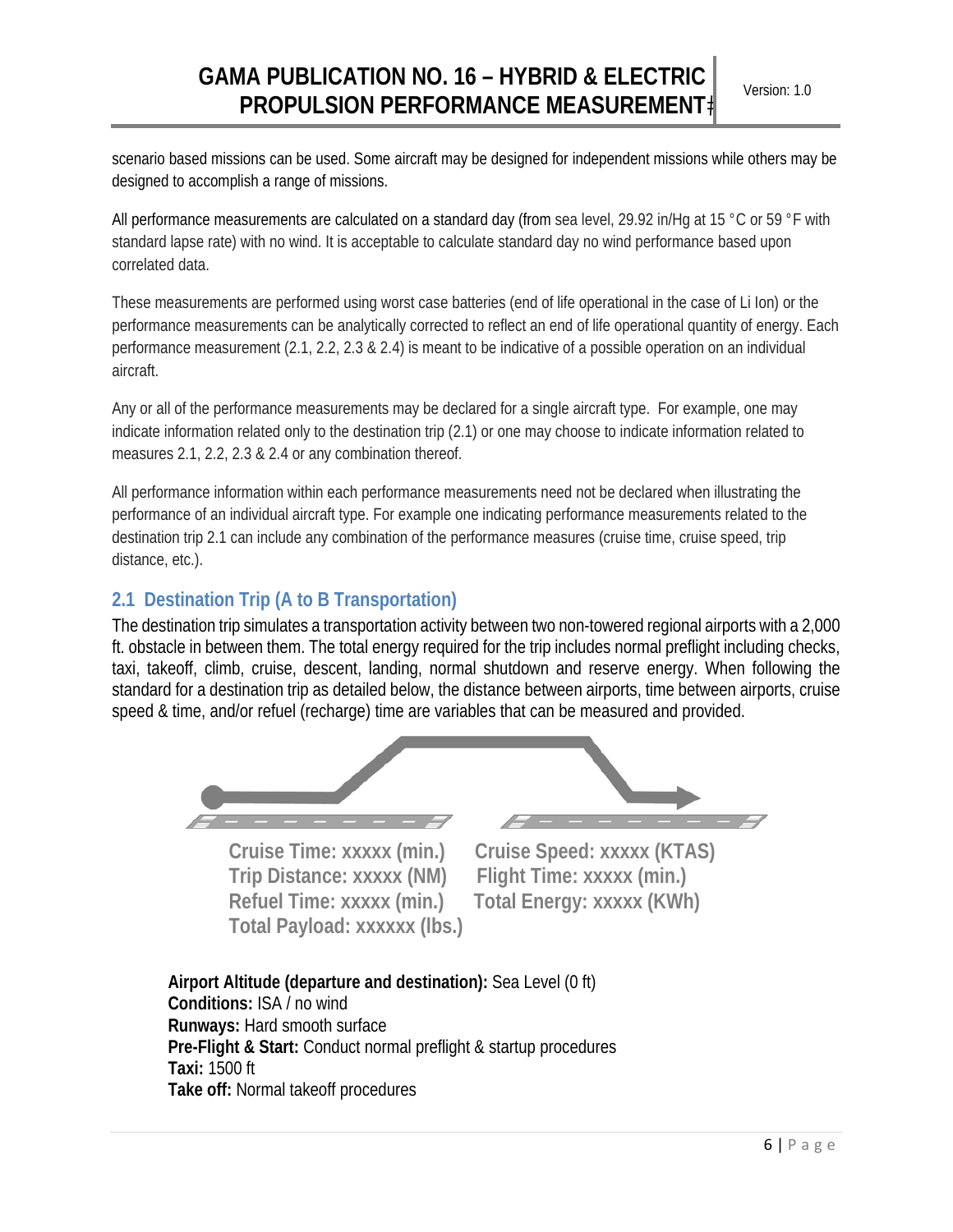**Climb:**  $V_x$  to 50 ft AGL or clear of obstacles then  $V_y$  to 1000 ft AGL then climb to at least 2,500 ft MSL at no slower than 500 fpm

**Cruise:** Cruise at no lower than 2,500 ft MSL as desired (assuring sufficient energy for safe landing plus reserve energy)

**Arrival:** Descent to 1,000 ft AGL before entering 45° mid-field downwind leg of a conventional traffic pattern

**Landing:** Fly conventional downwind leg at 1000 ft AGL until abeam landing point and begin descending fly conventional based and turn final and land.

 **Taxi:** 1,500 ft to parking spot

**Park & Shutdown:** Conduct normal parking and shutdown procedures

**Reserve:** 30 minutes reserve at cruise power (based on speed & altitude used for cruise above) remaining at end of flight

#### *Notes on Measured Parameters:*

*Cruise Time: Time at or above 2,500 ft MSL Cruise speed: Average true airspeed during cruise at or above 2,500 ft MSL Trip Distance: Trip distance is measured between the centers of the A-B airport pair Flight Time: Time measured from takeoff to landing Refuel Time: Time to refuel or recharge with sufficient energy to repeat this flight Total Energy: Total energy used from pre-flight check to shutdown Total Payload: Total useful load less stored energy weight (batteries, liquid fuel, etc.)*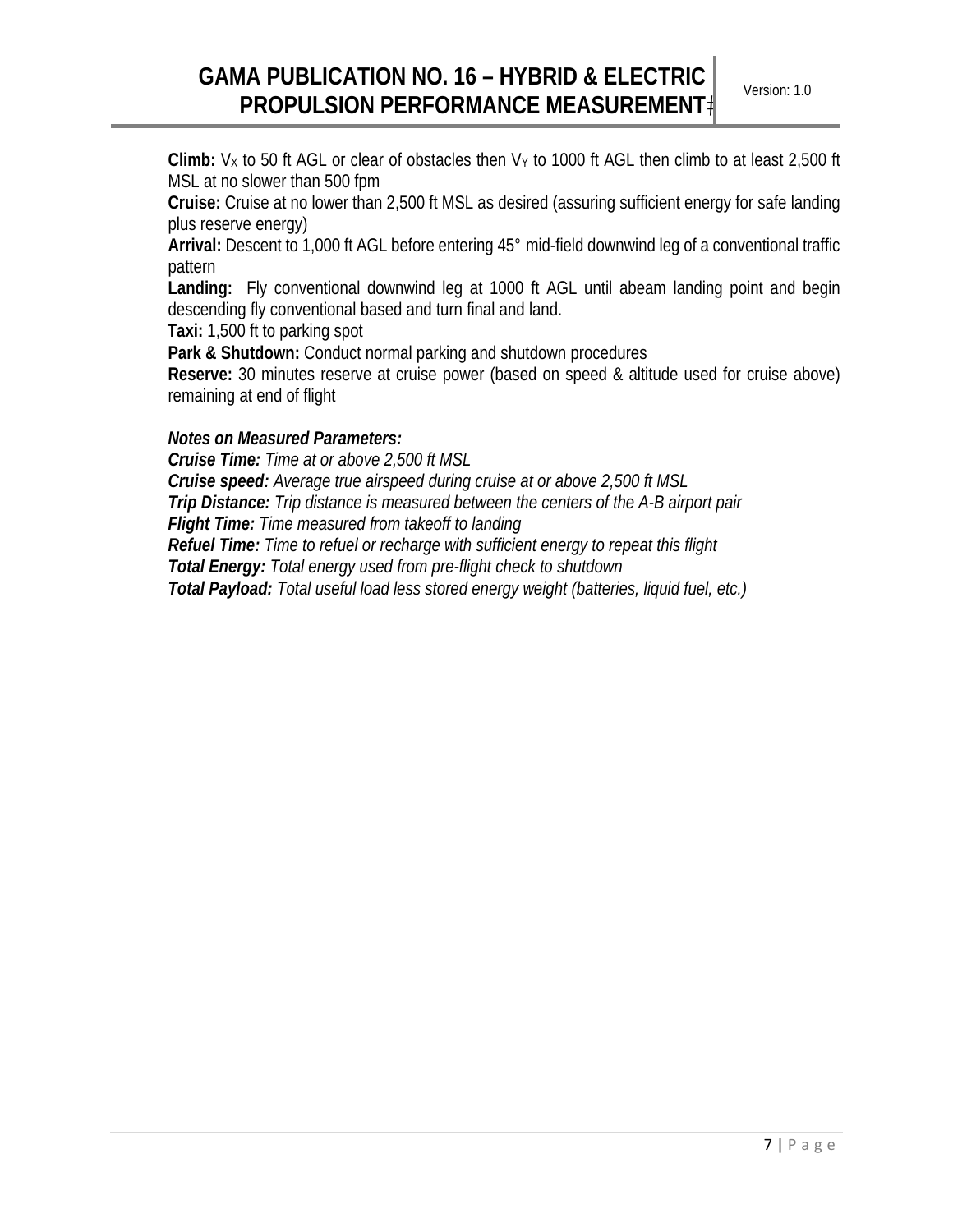#### **2.2 Local Training Flight (A to A Flight)**

The local training flight scenario is intended to simulate a flight from a non-towered airport into a practice area for a duration of flight training and a return to the same airport. The total energy required for the trip includes normal pre-flight, taxi, takeoff, climb, training, descent, landing, normal shutdown and reserve energy. When following the standard for a local training trip as detailed below, the training maneuver time, training flight time, and/or refuel (recharge) time are variables that can be measured and provided.



**Training Time: xxxxx (min.) Flight Time: xxxxx (min.) Refuel Time: xxxxx (min.) Total Energy: xxxxx (KWh) Total Payload: xxxxxx (lbs.)** 

#### **Airport Altitude:** Sea Level (0 ft)

**Conditions:** ISA / no wind **Runway:** Hard smooth surface

**Pre-Flight & Start:** Conduct normal preflight & startup procedures

#### **Taxi:** 1500 ft

**Take off:** Normal takeoff procedures

**Climb:** VX to 50 ft AGL or clear of obstacles then VY to 1000 ft AGL then climb to at least 1,500 ft MSL at no slower than 500 fpm

#### **Training Maneuvers:**

- Execute level 360° turn
- Climb 500 ft to 2000 ft MSL
- Execute level 360° turn
- Descend 500 ft to 1500 ft MSL
- Continue with training maneuvers as long as desired (assuring sufficient energy for safe landing plus reserve energy)

**Arrival:** Descent to 1,000 ft AGL before entering 45° mid-field downwind leg of a conventional traffic pattern

**Landing:** Fly conventional downwind leg at 1000 ft AGL until abeam landing point and begin descending fly conventional based and turn final and land.

**Taxi:** 1,500 ft to parking spot

**Park & Shutdown:** Conduct normal parking and shutdown procedures

**Reserve:** 30 minutes reserve at cruise power (based on speed & altitude used for training above) remaining at end of flight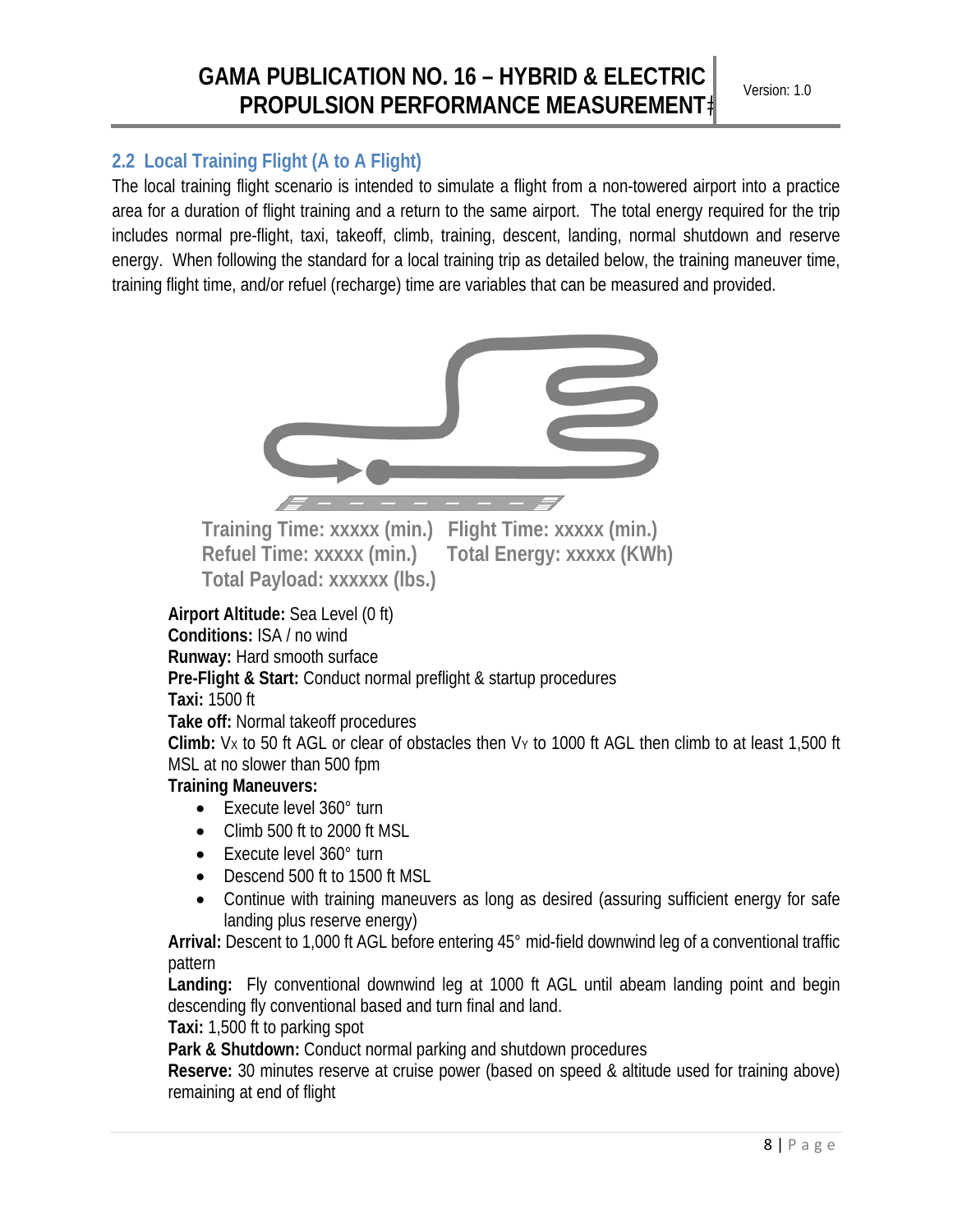#### *Notes on Measured Parameters:*

*Training Time: Time measured from start of first 360° turn to end of last training maneuver Flight Time: Time measured from takeoff to landing Refuel Time: Time to refuel or recharge with sufficient energy to repeat this flight Total Energy: Total energy used from pre-flight check to shutdown Total Payload: Total useful load less stored energy weight (batteries, liquid fuel, etc.)*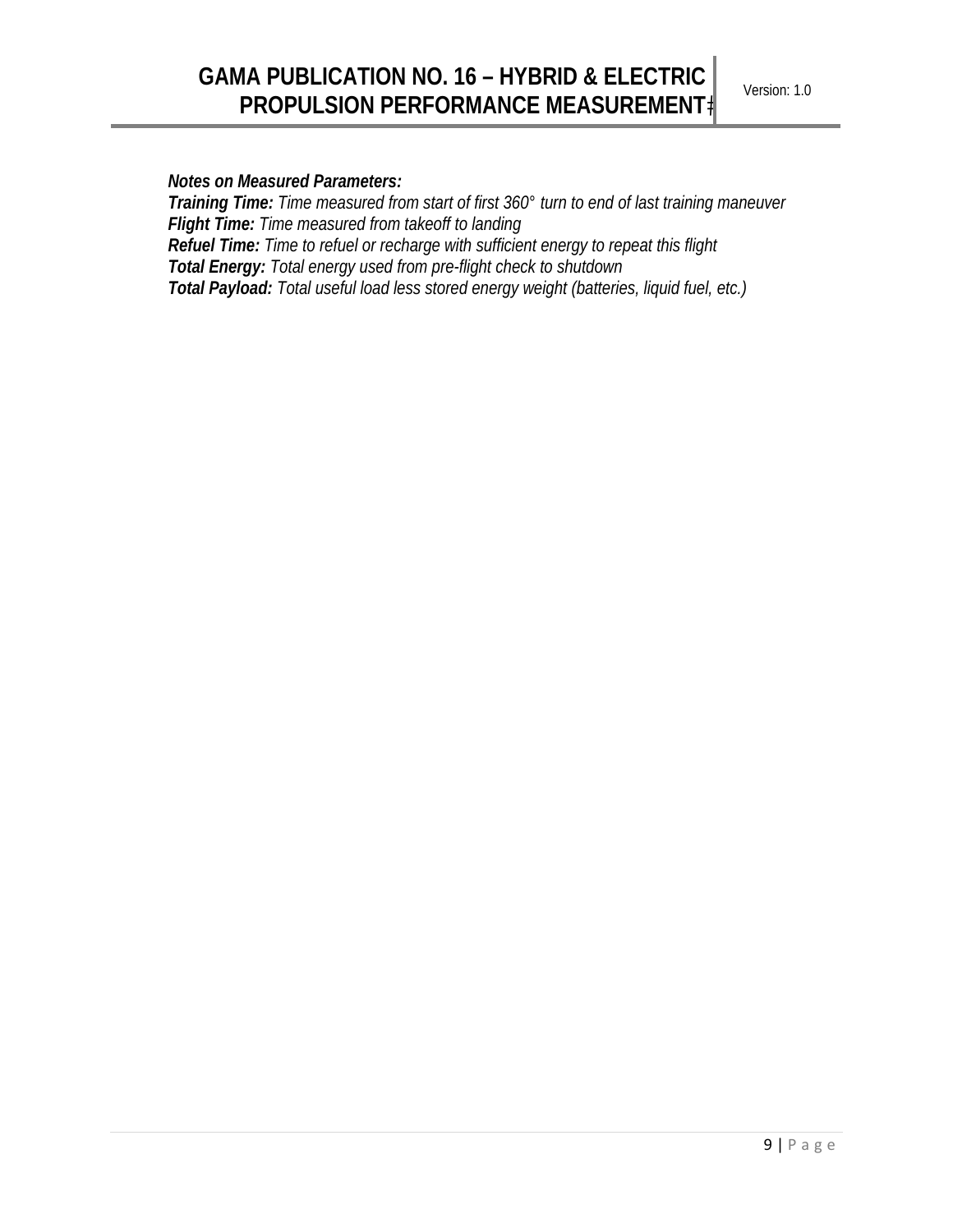#### **2.3 Traffic Pattern Flight**

The traffic pattern flight scenario is intended to simulate traditional traffic pattern training work at a nontowered airport. The total energy required for the trip includes pre-flight, taxi, takeoff, completing the pattern, landing, normal shutdown and reserve energy. When following the standard for a traffic pattern, as detailed below, the number of traffic patterns, training time, and/or refuel (recharge) time are variables that can be measured and provided.



**Number of Patterns: xxxxxx Flight Time: xxxxx (min.) Refuel Time: xxxxx (min.) Total Energy: xxxxx (KWh) Total Payload: xxxxxx (lbs.)** 

**Airport Altitude:** Sea Level (0 ft) **Conditions:** ISA / no wind **Runway:** Hard smooth surface no shorter than 2,500 ft **Pre-Flight & Start:** Conduct normal preflight & startup procedures **Taxi:** 1500 ft **Take off:** Normal takeoff procedures

**Climb:** Runway heading at  $V_x$  to 50 ft AGL or clear of obstacles then runway heading at  $V_y$  to 500 ft AGL at no slower than 500 fpm, it is permissible to turn crosswind and downwind during the climb once above 500 ft AGL to a pattern altitude of 1000 ft AGL

#### **Traffic Pattern:**

- Runway track at  $V_x$  to 50 ft AGL then  $V_y$  to 500 ft AGL
- Turn to crosswind while climbing to at least 1000 ft AGL
- Turn to downwind and maintain 1000 ft AGL until abeam landing point
- $\bullet$  Fly conventional base and final legs and touchdown at no faster than  $V_{\text{So}}$
- Execute a rolling take off again or taxi to parking
- Continue with training maneuvers as desired (assuring sufficient energy for safe landing plus reserve energy)

**Landing:** Fly conventional downwind leg at 1000 ft AGL until abeam landing point and begin descending fly conventional based and turn final and land.

**Taxi:** 1,500 ft to parking spot

**Park & Shutdown:** Conduct normal parking and shutdown procedures

**Reserve:** 30 minutes reserve at cruise power (based on speed & altitude used for downwind legs above) remaining at end of flight

#### *Notes on Measured Parameters:*

*Number of Traffic Patterns: Number of complete circuits of the traffic pattern Flight Time: Time measured from first takeoff to last landing*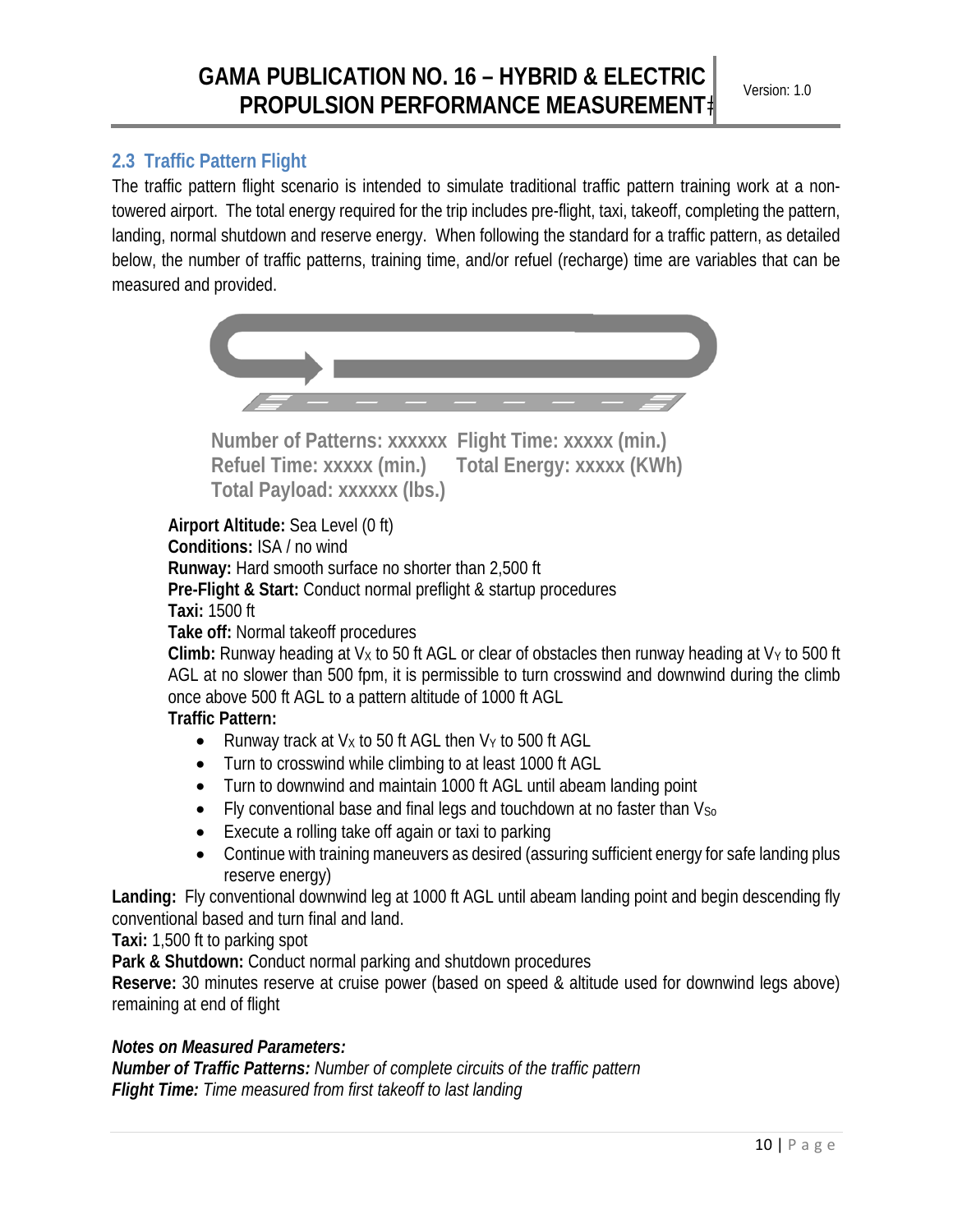*Refuel Time: Time to refuel or recharge with sufficient energy to repeat this flight Total Energy: Total energy used from pre-flight check to shutdown Total Payload: Total useful load less stored energy weight (batteries, liquid fuel, etc.)*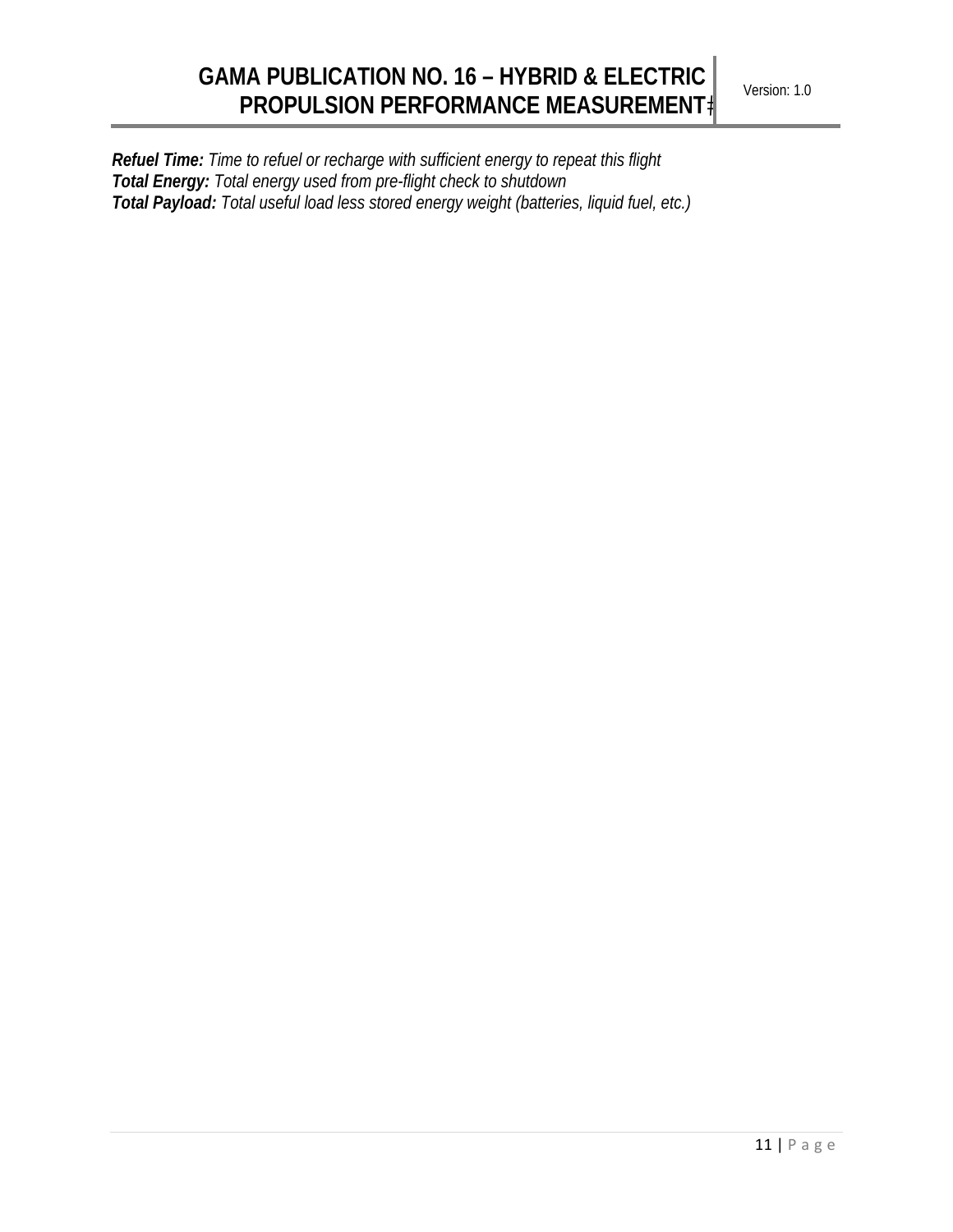### **2.4 Vertical Flight (A to B)**

Vertical flight simulates a transportation activity between two off airport locations (such as heli-pads). The total energy required for the trip includes normal preflight including checks, liftoff, climb, cruise, descent, balked landing, balked climb, transition to an alternate, 2<sup>nd</sup> landing, normal shutdown and any remaining reserve energy. When following the standard for a vertical flight as detailed below, the cruise time, cruise speed, trip distance between pads, flight time, refuel (recharge) time, total energy used and/or total payload are variables that can be measured and provided.



*Cruise Time: Time at or above 1,000 ft MSL Cruise speed: Average true airspeed during cruise at or above 1,000 ft MSL Trip Distance: Trip distance is measured between the centers of the A-B landing site pair Flight Time: Time measured from takeoff to first landing Refuel Time: Time to refuel or recharge with sufficient energy to repeat this flight Total Energy: Total energy used from pre-flight check to shutdown Total Payload: Total useful load less stored energy weight (batteries, liquid fuel, etc.)*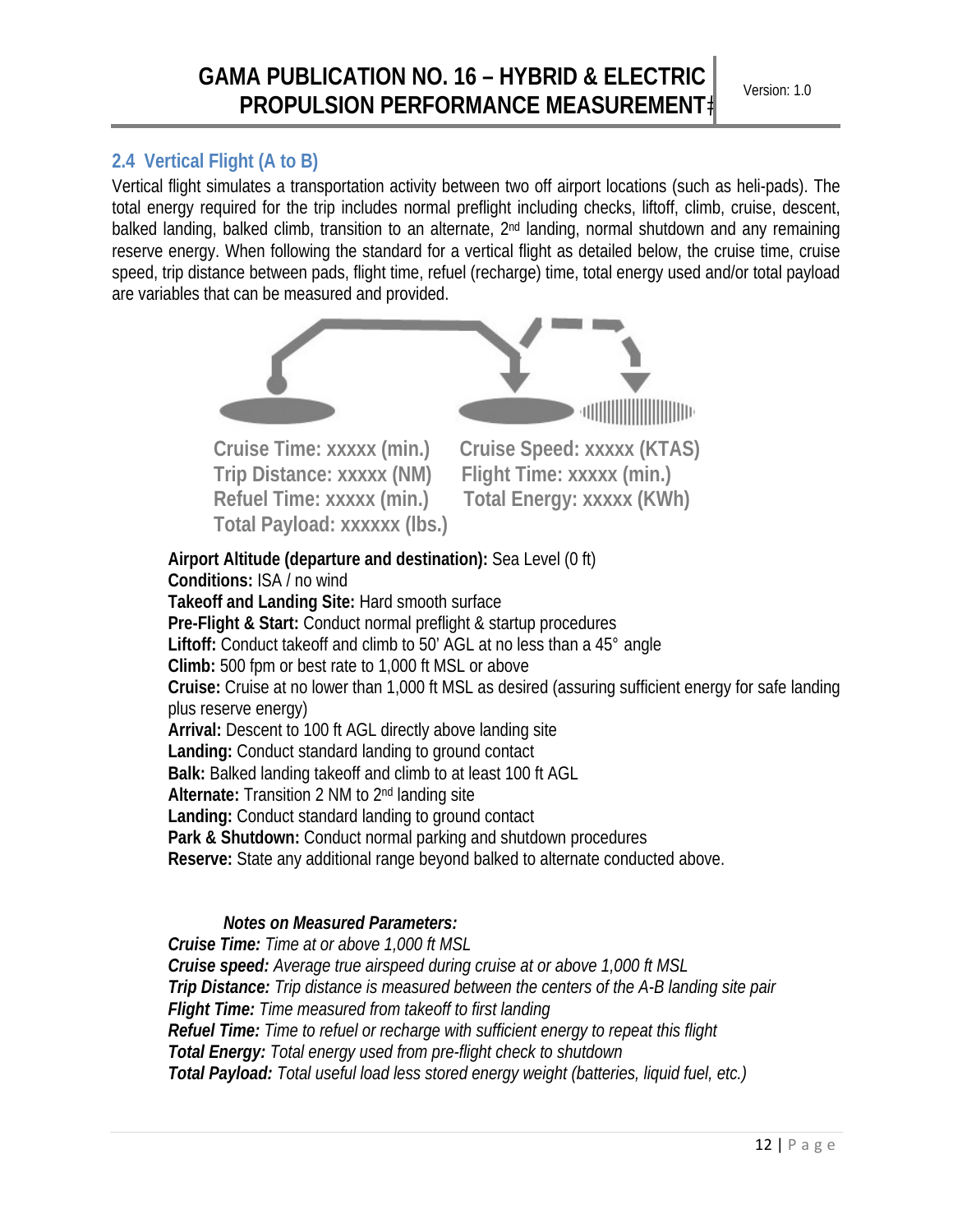## **3.0 Illustrating Performance**

Manufacturers who wish to indicate they have utilized this standard as a widely accepted practice for measuring performance may indicate the aircraft is capable of xxxxxxxxxxxxx (statement from standard measurement above) per the GAMA Hybrid & Electric Aircraft Performance Measurement. Manufacturers who have demonstrated compliance to this standard may also choose to illustrate performance using any of the following graphics. It is not necessary to list all measurement information when illustrating certain measurements. Slight modifications to the below graphics are acceptable to best fit with a particular use but the GAMA logo should not be modified.

## **3.1 Destination Trip (A to B Transportation)**



**Trip Distance: xxxxx (NM) Flight Time: xxxxx (min.) Total Payload: xxxxxx (lbs.)** 

**Cruise Time: xxxxx (min.) Cruise Speed: xxxxx (KTAS) Refuel Time: xxxxx (min.) Total Energy: xxxxx (KWh)** 

## **3.2 Local Training Flight (A to A Flight)**



**Training Time: xxxxx (min.) Flight Time: xxxxx (min.) Refuel Time: xxxxx (min.) Total Energy: xxxxx (KWh) Total Payload: xxxxxx (lbs.)** 

## **3.3 Traffic Pattern Flight**



**Number of Patterns: xxxxxx Flight Time: xxxxx (min.) Refuel Time: xxxxx (min.) Total Energy: xxxxx (KWh) Total Payload: xxxxxx (lbs.)**